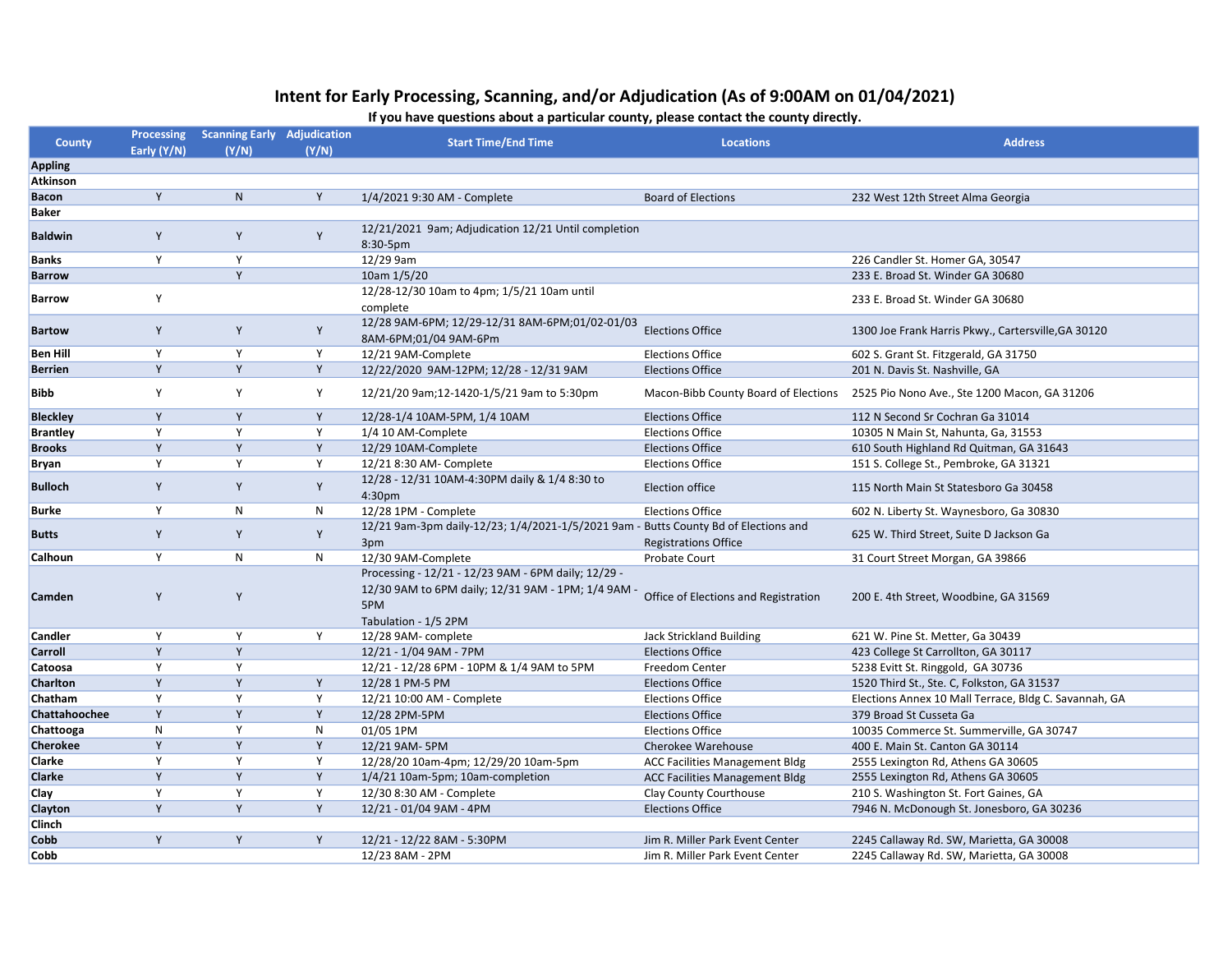| Cobb             | Y            | Y         | Y         | 12/26 8AM -5:30PM                                                     | Jim R. Miller Park Event Center            | 2245 Callaway Rd. SW, Marietta, GA 30008                  |
|------------------|--------------|-----------|-----------|-----------------------------------------------------------------------|--------------------------------------------|-----------------------------------------------------------|
| Cobb             | Y            | Y         | Y         | 12/28 - 12/30 8AM - 5:30PM                                            | Jim R. Miller Park Event Center            | 2245 Callaway Rd. SW, Marietta, GA 30008                  |
| Cobb             | Y            | Y         | Y         | 12/31 8AM - 2PM                                                       | Jim R. Miller Park Event Center            | 2245 Callaway Rd. SW, Marietta, GA 30008                  |
| Cobb             | Υ            | Y         | Y         | 01/02 8AM - 5:30PM                                                    | Jim R. Miller Park Event Center            | 2245 Callaway Rd. SW, Marietta, GA 30008                  |
| Cobb             | Y            | Y         | Y         | 01/03 8AM - 2PM                                                       | Jim R. Miller Park Event Center            | 2245 Callaway Rd. SW, Marietta, GA 30008                  |
| Cobb             | Y            | Y         | Y         | 01/04 8AM - 5:30PM                                                    | Jim R. Miller Park Event Center            | 2245 Callaway Rd. SW, Marietta, GA 30008                  |
| Cobb             | Y            | Y         | Y         | 01/05 8AM - 10PM                                                      | Jim R. Miller Park Event Center            | 2245 Callaway Rd. SW, Marietta, GA 30008                  |
| Coffee           |              |           |           |                                                                       |                                            |                                                           |
| Colquitt         | Y            | Y         | Υ         | 12/28 8AM-Complete                                                    | <b>County Courthouse</b>                   | Office of Registrar Room 133 Moultrie, GA 31768           |
| Columbia         | Y            | Y         | Y         | 12/28/20 9AM                                                          | G3 and BOE Warehouse                       | Bldg G3, 610 Ronald Reagan Drive, Evans GA                |
| Cook             | Y            | Y         | Y         | 12/21 10:00 AM - Complete                                             | <b>Cook County Administration Building</b> | 1200 S Hutchinson Ave Adel, GA 31620                      |
| Coweta           | Y            | Y         | Y         | 12/28 - 12/31 9AM - 6PM; 01/04 9AM - 6PM                              | Voter Registration Office                  | 22 East Broad Street, Newnan, GA 30263                    |
| Crawford         | Y            | Y         | Y         | 12/29 10AM-5PM (12/28 is a county observed holiday) Elections Office  |                                            | 640 GA HWY 128, Roberta ga 31078                          |
| Crisp            | Υ            | Y         |           | 12/28 9AM, 12/28-1/59AM-5PM                                           | Crisp Co Government Center                 | 210 S. 7TH st RM 107 Cordele, Ga 31015                    |
| <b>Dade</b>      | Y            | Υ         | Υ         | 12/22-12/23 9AM-5Pm; 12/30 9AM to 5PM; 01/05<br>10AM to 5PM           | <b>Elections Office</b>                    | 71 Case Avenue Trenton, GA 30752                          |
| Dawson           | Y            | Y         | Y         | 12/21 daily until completed                                           | <b>Board of Elections</b>                  | 96 Academy Avenue Dawsonville, GA 30534                   |
| <b>Decatur</b>   | Y            | Y         | Υ         | 12/28 10:00 AM - Complete                                             | <b>Courthouse Annex</b>                    | 122 W. Water St., Bainbridge, Georgia                     |
| <b>DeKalb</b>    | Y            | Y         | Y         | 12/28 10:30PM until completed                                         | <b>Elections Office</b>                    | 4380 Memorial Drive Decatur, GA                           |
| <b>Dodge</b>     | Y            | Y         | Υ         | 12/28 9AM-5PM                                                         | <b>Elections Office</b>                    | 643 Pearl Bates Ave. Eastman Ga 31023                     |
| Dooly            | Y            | Y         | Y         | 12/28 4PM                                                             | <b>Elections Office</b>                    | 402 Hawkinsville Rd Vienna Ga 31092                       |
| <b>Dougherty</b> | Y            | Y         | Υ         | 12/21 9 AM - 12/23 5 PM                                               | <b>Government Center Building</b>          | 222 Pine Ave. Albany, GA 31701                            |
| Douglas          | Y            | Y         | Y         | 12/21 9AM                                                             | Deer Lick Park                             | 2105 Mack Rd Douglasville, GA 30135                       |
| <b>Douglas</b>   | Y            | Y         | Y         | 12/22 9AM                                                             |                                            | 8700 Hospital Drive Douglasville, GA 30134                |
| Early            | Y            | Y         | Y         | 12/28 2PM-4:30PM                                                      | <b>Elections Office</b>                    | 17 McDonald Ave. Blakely, GA 39823                        |
| <b>Echols</b>    | $\mathsf{N}$ | ${\sf N}$ | ${\sf N}$ |                                                                       |                                            |                                                           |
| Effingham        | Υ            | Y         |           | 12/28 9AM-Complete 1/5 5:30                                           | elections office                           | 284 GA HWY 1195 Springfield Ga 31329                      |
| <b>Elbert</b>    | Y            | Y         |           | 12/28 9AM - Complete; 1/5 5:30                                        | Registrar's Office                         | 45 Forest Ave. Elberton, GA 30635                         |
| <b>Emanuel</b>   | Υ            | N         | Υ         | 12/28 - 12/31 9AM - 5PM; 1/4 - 1/5 4:30PM - Complete Elections Office |                                            | 105 S. Main St, Swainsboro, GA 30401                      |
| <b>Evans</b>     | Y            | Y         |           | 12/28-1/4 8AM-5PM                                                     | <b>Elections Office</b>                    | 201 Freeman St Claxton, Ga 30417                          |
| Fannin           | Y            | ${\sf N}$ | N         | 01/04 8AM                                                             | <b>Elections Office</b>                    | 400 West Main St. Suite 301 Blue Ridge, GA 30513          |
| <b>Fayette</b>   | Y            | Y         | Y         | 12/28 9AM-5PM                                                         | <b>Elections Office</b>                    | 140 Stonewall Ave., Ste. 210 Fayetteville, GA 30214       |
| Floyd            | Y            | Y         |           | 12/28 1PM - Complete                                                  | <b>Elections Office</b>                    | 12 E. 4th Ave., Rome GA 30161                             |
| Forsyth          | Y            | Y         | Y         | 12/28-12/31&01/04 9AM-4:30PM                                          | <b>Elections Office</b>                    | 1201 Sawnee Drive Cumming, GA 30040                       |
| <b>Franklin</b>  | Y            | Y         |           | 12/21-23; 12/28-30/20 10am - 2pm                                      | Franklin Co. Bd of Elections Office        | 7850 Royston Rd. Carnesville, GA 30521                    |
| <b>Fulton</b>    |              | Y         |           | 7AM                                                                   | <b>Election Preparation Center</b>         | 1365 English St NW Atlanta GA 30318                       |
| <b>Fulton</b>    | Y            |           |           | 7AM to 7PM                                                            | <b>GWCC</b>                                | Exhibit Hall B, 285 Andrew Young Intl Blvd NW Atlanta, GA |
| <b>Fulton</b>    |              |           | Υ         | 3PM                                                                   | <b>Election Preparation Center</b>         | 1365 English St NW Atlanta GA 30318                       |
| Gilmer           | Υ            | Y         | Y         | 12/29 5PM until complete                                              | <b>Gilmer County Probate Office</b>        | 1 Broad St. Suite 204 Ellijay, GA 30810                   |
| Glascock         | Y            | Y         |           | 1/4/2021 11AM until complete                                          | <b>Glascock County Courthouse</b>          | 62 East Main Street, Gibson, GA 30810                     |
| Glynn            | Y            | Y         | Y         | 12/28 9AM - Complete                                                  | <b>Elections Office</b>                    | 1815 Gloucester St. Brunswick, GA 31520                   |
| Gordon           | Y            | Y         | Υ         | 12/28 - 12/31 9AM-5PM                                                 | <b>Elections Office</b>                    | 101 S Piedmont Street Calhoun, GA 30701                   |
| Gordon           | Y            | Y         | Y         | 01/04 10AM - 5PM                                                      | <b>Elections Office</b>                    | 101 S Piedmont Street Calhoun, GA 30701                   |
| Gordon           | Y            | Y         | Y         | 01/05 4PM - until complete                                            | <b>Elections Office</b>                    | 101 S Piedmont Street Calhoun, GA 30701                   |
| Grady            | Υ            | N         | ${\sf N}$ | 12/28 3PM to Complete                                                 | Probate Court                              | 250 N. Broad St. Cairo, GA                                |
| Greene           | Y            | Y         | Y         | 12/29/20 9am tll 4:30pm                                               | <b>BOER Office</b>                         | 1180 C. Weldon Smith Dr. Greensboro GA                    |
| Greene           | Υ            | Y         | Υ         | 1/5/20 9am till done                                                  | <b>BOER Office</b>                         | 1180 C. Weldon Smith Dr. Greensboro GA                    |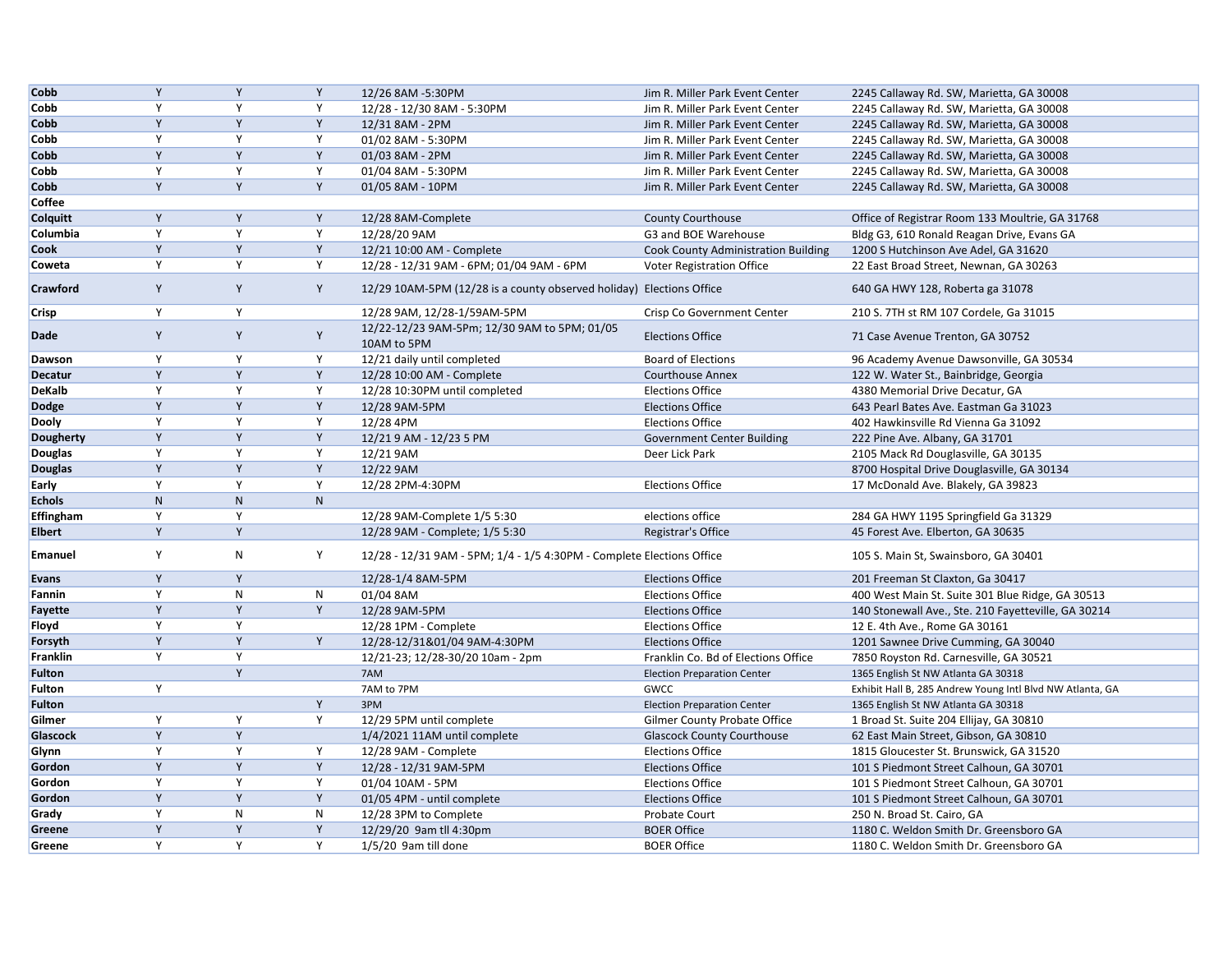| <b>Gwinnett</b>   | Y           | Y            | Y | 12/21 9AM except 12/24; 12/25; 12/31 due to holiday Elections Office |                                                                            | 455 Grayson Hwy, Suite 2000 Lawrenceville, GA      |
|-------------------|-------------|--------------|---|----------------------------------------------------------------------|----------------------------------------------------------------------------|----------------------------------------------------|
| Habersham         | Y           | Y            | Y | 12/2820 Until completion; 9am                                        | Habersham County Courthouse                                                | 130 Jacob's Way, Clarkesville Ga 30523             |
| Hall              | Y           | Y            |   | 10am Monday Dec. 21                                                  |                                                                            | 2875 Browns Bridge Rd Gainesville, GA 30507        |
| Hancock           | Y           | Y            |   | 12/28/20 11am until complete                                         | <b>BOER Office</b>                                                         | 9091 E. Broad St., Sparta GA 31087                 |
| <b>Haralson</b>   | Y           | Y            | Y | 12/21 - 12/31 9AM-5PM                                                | <b>Elections Office</b>                                                    | 4485 Georgia Highway 120 Buchanan, GA 30113        |
| Harris            | Y           |              |   | 12/28 10AM                                                           | Election office                                                            |                                                    |
| Hart              | Y           | Y            |   | 12/28/-12/30 9AM-12PM; 1PM-4PM                                       | <b>Board of Elections</b>                                                  | 182 Cade St. Suite C, Hartwell GA                  |
| Hart              | Y           | Y            |   | 1/4/21 9am - 12pm; 1/5/20 4Pm - Completion                           | <b>Board of Elections</b>                                                  | 182 Cade St. Suite C, Hartwell GA                  |
| Heard             | Y           | $\mathsf{Y}$ | Υ | 01/04 9:00AM until complete                                          | <b>Heard County Courthouse</b>                                             | 215 E Court Square Franklin, GA 30217              |
| Henry             | Y           | Y            | Y | 12/21/-12/30/2020 8am -4p: 1/05/2021 8am                             |                                                                            | 40 Atlanta St. McDonough GA 30253                  |
| <b>Houston</b>    | Y           | Y            | Υ | 12/21-12/23; 12/28;1/4;1/5 8:30 AM-5PM                               | <b>Elections Office</b>                                                    | 801 Main St. Perry Ga 31069                        |
| Irwin             | ${\sf N}$   | Y            | Y | 1/5 PM to Complete                                                   | <b>Elections Office</b>                                                    | 507 C N. Irwin Ave. Ocilla, GA                     |
| Jackson           | Y           | Y            |   | 12/28-12/30;1/5 9am-4pm or completed                                 |                                                                            | 441 Gordon Street., Jefferson, GA 30549            |
| Jasper            | Y           | Y            |   | 12/28; 12/31 10AM - 12PM                                             | Registrar's Office                                                         | 126 W. Greene Street, Suite 3, Monticello GA 31064 |
| Jasper            | Y           | Y            |   | 1/5/21 10AM - 5PM                                                    | Registrar's Office                                                         | 126 W. Greene Street, Suite 3, Monticello GA 31064 |
| Jasper            | Y           | Y            |   | 1/5/21 10AM until completion                                         | Registrar's Office                                                         | 126 W. Greene Street, Suite 3, Monticello GA 31064 |
| Jasper            |             |              | Y | 1/4/21 3PM - 5PM                                                     | Jasper County Courthouse                                                   | 126 W. Greene Street, Monticello GA 31064          |
| <b>Jeff Davis</b> |             |              |   |                                                                      |                                                                            |                                                    |
| Jefferson         | Y           | Y            | Y | 12/28 9AM-complete, 1/5 5:30pm                                       | <b>Elections Office</b>                                                    | 415 Green St. Lonesville, Ga                       |
| Jenkins           | Y           |              | Υ | 12/2,12/9,12/16,12/23,1/4,1/5 9am-5pm (until<br>complete 1/5)        | Jenkins CO Probate Court                                                   | 611 East Winthrope Ave Millen, Ga 30442            |
| Johnson           | Y           | Y            |   | 12/28 12PM, 1/4 12PM                                                 | <b>Elections Office</b>                                                    | 2484 W Elm St Wrightsville, GA 31096               |
| Jones             | Y           | Y            | Υ | 12/28/2020 10am - 1/5/2021                                           | Jones County Govt. Center                                                  | 166 Industrial Blvd, Gray Ga                       |
| Lamar             | Y           | Y            |   | 12/21 - 12/31/2020 9am-5pm; 1-5-2021 9am 4pm -<br>until              |                                                                            |                                                    |
| Lanier            | Y           | Y            | Y | 12/28 9 AM - Complete                                                | <b>Elections Office</b>                                                    | 162 W Thigpen Ave Ste C Lakeland, GA 31635         |
| Laurens           | Y           | Y            |   | 12/28/20 9am - complete                                              | <b>Elections Office</b>                                                    | 117 E. Jackson St. Suite A Dublin, GA 31021        |
| Lee               | Y           | Y            | Y | 12/21 9:00 AM - Complete                                             | <b>Elections Office</b>                                                    | 100 Starksville Ave. North, Suite C Leesburg, GA   |
| Liberty           | Y           | Y            | Y | 12/21 8:00 AM - Complete                                             | <b>Historical Courthouse</b>                                               | 100 Main St Hinesville, GA 31313                   |
| Lincoln           | Y           | Y            | Y | 12/28/20 11am                                                        | Lincoln Center                                                             | 160 May Avenue Lincolnton, GA 30817                |
| Lincoln           | Y           | Y            | Y | January 5, 2021 at 4:30PM                                            | Lincoln Center                                                             | 160 May Avenue Lincolnton, GA 30817                |
| Long              |             |              |   |                                                                      |                                                                            |                                                    |
| Lowndes           | Y           | Y            | Y | 12/21 9AM - Complete                                                 | <b>Elections Office</b>                                                    | 2808 N Oak St, Valdosta, GA                        |
| Lumpkin           | Y           | Y            | Y | 12/28 9AM                                                            | <b>Elections Office</b>                                                    | 56 Short Street Dahlonega, GA 30533                |
| Macon             | Y           | Y            | Y | 12/28 1PM - Complete                                                 | <b>Elections Office</b>                                                    | 100 Macon St. Oglethorpe, Ga 31068                 |
| Madison           | Y           | Y            |   | 12/21-12/23;12/28 10am-3pm                                           | Bd of Elections and Registrations Office 94 Spring Lake Dr. Daniesville GA |                                                    |
| Marion            | $\mathsf Y$ | Y            | Y | 12/28 10AM-5PM, 1/5 2PM                                              | <b>Elections Office</b>                                                    | 100 E. Burkhalter Ave. Buena Vista, Ga 31803       |
| McDuffie          | Y           | Y            | Υ | 12/28/20 9am; 12/28;12/30;1-4 9am                                    | Government Complex                                                         | 210 Railroad Street Thomson, Ga 30824              |
| McIntosh          | Y           | Y            | Y | 1/4/2021 at 10AM                                                     | <b>Elections Office</b>                                                    | 103 Jefferson Street, Darien, GA                   |
| <b>Meriwether</b> | Y           | Y            | Υ | 12/28 3pm to 4pm;                                                    |                                                                            | 133 Court Square Greenville, GA 30222              |
| <b>Meriwether</b> | Y           | Y            | Υ | 12/30/20 10am to 5pm                                                 |                                                                            | 133 Court Square Greenville, GA 30222              |
| <b>Meriwether</b> | Y           | $\mathsf{v}$ | Y | 12/31/20 Noon to 4pm                                                 |                                                                            | 133 Court Square Greenville, GA 30222              |
| <b>Meriwether</b> | Y           | Y            | Υ | $1/4/21$ 10am to 5pm                                                 |                                                                            | 137 Court Square Greenville, GA 30222              |
| Meriwether        | Y           | Y            | Y | 1/5/21 1pm until completion                                          |                                                                            | 137 Court Square Greenville, GA 30222              |
| Miller            | Y           | Y            | Y | 1/4 9 AM - Complete                                                  | <b>Probate Court</b>                                                       | 155 S. 1st St. Colquitt, GA                        |
| Mitchell          | Y           | Y            | Y | 12/28 10AM- Complete                                                 | <b>Elections Office</b>                                                    | 30 N Court Ave, Camilla, Ga.31730                  |
| Monroe            | Y           | Y            | Y | 12/29-31 9am                                                         |                                                                            | 38 W. Main St. Forsyth GA 31029                    |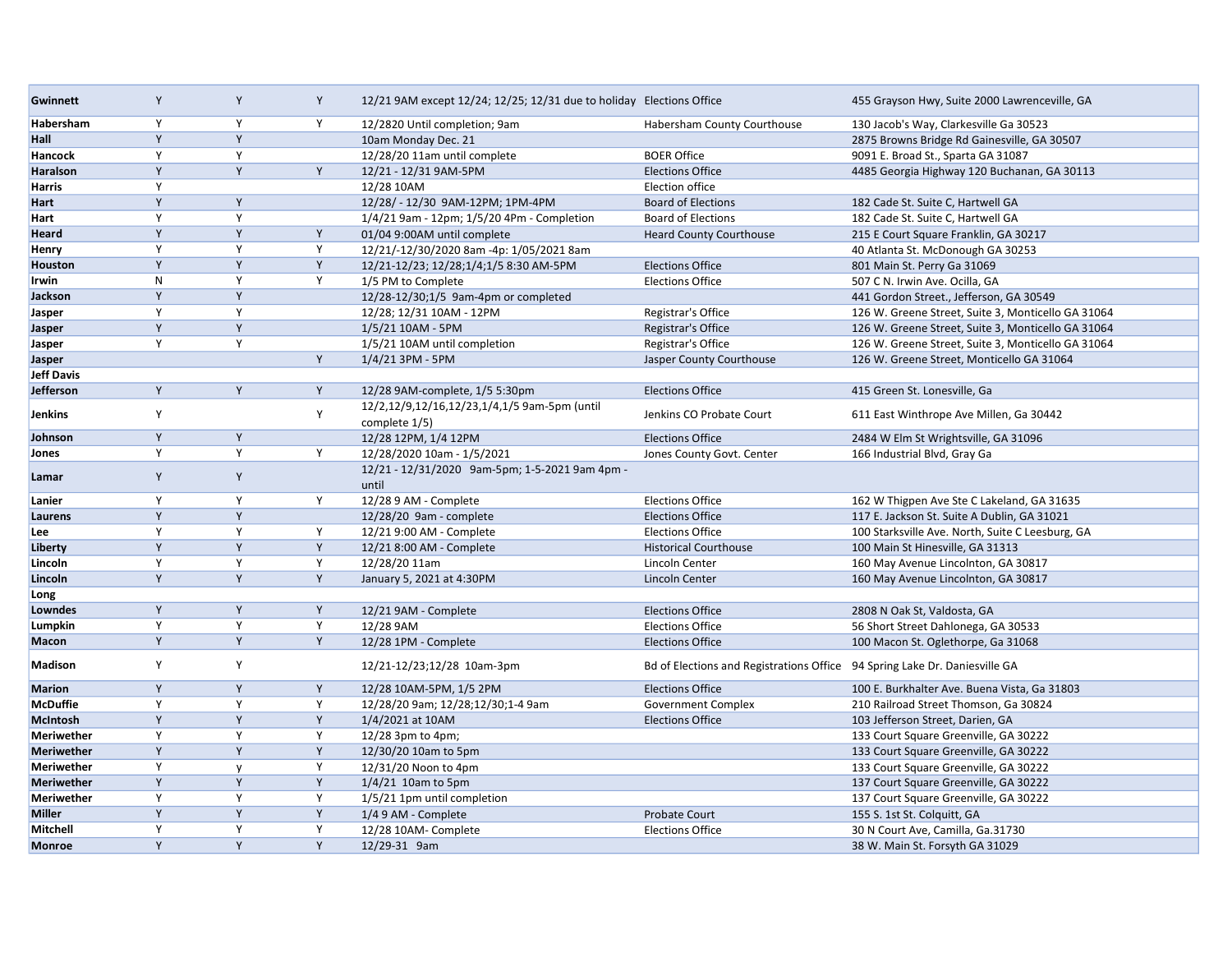| Montgomery        | Y            | Y           | N            | 12/28 8:30AM-Complete                                                                                                                                                                                                                    | <b>Elections Office</b>           | 400 S. Railroad Ave. Mount Vernon, Ga 30445          |
|-------------------|--------------|-------------|--------------|------------------------------------------------------------------------------------------------------------------------------------------------------------------------------------------------------------------------------------------|-----------------------------------|------------------------------------------------------|
| Morgan            | Y            |             | Y            | 12/28/20 9am-Until completion                                                                                                                                                                                                            |                                   | 434 Hancock Street, Madison GA 30650                 |
| <b>Murray</b>     | Y            | Y           | Y            | 12/26 8AM until completed                                                                                                                                                                                                                | <b>Elections Office</b>           | 121 N 4th Ave. Chatsworth, GA 30705                  |
| <b>Muscogee</b>   | Υ            | Y           | Y            | 12/22 10AM-5PM, 01/05 10AM-Complete                                                                                                                                                                                                      | <b>City Services Center</b>       | 3111 Citizens Way Columbus, Ga 31906                 |
| Newton            |              | Y           |              | 12/21/20 9am - 4pm                                                                                                                                                                                                                       | Newton County Admin Bldg          | 1113 Usher St. Ste 101 Covington Ga 30015            |
| Oconee            | Υ            |             |              | 12/2120 10am                                                                                                                                                                                                                             | Oconee Bd of Elections            | 10 Court Street Watkinsville, GA 30677               |
| Oglethorpe        | Y            | Y           |              | 01/05/20 8am                                                                                                                                                                                                                             | Oglethorpe Bd of Elections        | 41 Fairground Rd. Lexington, GA 30648                |
| <b>Paulding</b>   | Y            | Y           | Y            | 12/21 9AM                                                                                                                                                                                                                                | <b>Elections Office</b>           | 240 Constitution Blvd Dallas, GA 30132               |
| Paulding          | Y            | Y           | Y            | 12/21 - 12/23 9AM - 4PM                                                                                                                                                                                                                  | <b>Elections Office</b>           | 240 Constitution Blvd Dallas, GA 30132               |
| <b>Paulding</b>   | Y            | Y           | Y            | 12/28 - 12/31 9AM - 4Pm                                                                                                                                                                                                                  | <b>Elections Office</b>           | 240 Constitution Blvd Dallas, GA 30132               |
| Peach             | Y            | Y           | Y            | 12/21 9AM-3:PM                                                                                                                                                                                                                           | Courthouse                        | 205 W. Church St. Fort Valley, Ga 31030              |
| <b>Pickens</b>    | Y            | Y           |              | 12/28 9AM - 5PM                                                                                                                                                                                                                          | <b>Elections Office</b>           | 83 Pioneer Rd. Jasper, GA 30143                      |
| Pierce            |              |             |              |                                                                                                                                                                                                                                          |                                   |                                                      |
| Pike              | Y            | Y           |              | 12/28 9am to 4pm                                                                                                                                                                                                                         | Pike County Board of Elections    | 81 Jackson Street, Zebulon Ga 30295                  |
| Polk              | Y            | Y           | Y            | 12/22 9AM - 5PM                                                                                                                                                                                                                          | <b>Polk County Elections</b>      | 144 West Ave., Ste. D Cedartown, GA 30125            |
| Pulaski           | Y            | Y           | Y            | 12/28 8AM-Complete                                                                                                                                                                                                                       | Probate Court                     | 45 S. Lumpkin St. ste 14 Hawkinsville, Ga 31036      |
| Putnam            | Υ            | Y           |              | Starting 12/21/20 9am to 5pm                                                                                                                                                                                                             |                                   | 100 S. Jefferson Avenue Suite 217 Eatonton, GA 31024 |
| Quitman           | $\mathsf{N}$ | Y           | $\mathsf{N}$ | 1/5 4PM-Complete                                                                                                                                                                                                                         | Probate Court                     | 46 OLD SCHOOL RD Georgetown, GA                      |
| Rabun             | Υ            | Y           |              | 12/28/20 8AM to 5PM                                                                                                                                                                                                                      |                                   | 27 Old Raco High Dr. Clayton, GA 30525               |
| Randolph          |              |             |              |                                                                                                                                                                                                                                          |                                   |                                                      |
| Richmond          |              | Y           | Υ            | 1/5/2020 1:30am/ 12/21-12/31/20 10 amthru 4am                                                                                                                                                                                            |                                   | 2029 Lumpkin Road, Augusta GA 30906                  |
|                   |              |             |              | Opening Schedule - 12/21 - 12/23 9AM Daily; 12/27<br>10AM; 12/28 - 12/31 10:30AM; 1/4 10:30AM; 1/6 - 1/8                                                                                                                                 |                                   |                                                      |
| Rockdale          | Υ            | Y           | Y            | 10AM 1PM<br>Scanning Schedule - 12/22 - 12/23 10AM; 12/28 - 12/31<br>2PM; 1/4 10:30AM; 1/5 4PM; 1/6 - 1/8 2PM<br>Adjudication - All ballots requiring adjudication will be<br>performed beginning at 4PM on Tuesday, January 5,<br>2021. |                                   | 1261 Commercial Drive, SW Suite B Conyers, GA 30094  |
| <b>Schley</b>     | Y            | Y           | Y            | 12/28 9AM-complete                                                                                                                                                                                                                       | <b>Elections Office</b>           | 47 N. Pecan St. Ellaville, Ga                        |
| <b>Screven</b>    | Y            | Y           |              | 12/28 9AM-4PM                                                                                                                                                                                                                            | <b>Probate Court</b>              | 216 Mims Rd Rm 107 Sylvania, Ga 30467                |
| Seminole          | Y            | Y           | Y            | 12/28 9AM- Complete                                                                                                                                                                                                                      | <b>Probate Court</b>              | 200 S. Knox Ave. Donalsonville, GA 39845             |
| <b>Spalding</b>   | Y            | Y           | Y            | 12/28/-12/30 8am -5pm; 1-4-21 8am -5pm                                                                                                                                                                                                   | <b>Elections Office</b>           | 825 Memorial Drive, Griffin GA 30223                 |
| <b>Spalding</b>   | Y            | Y           | Y            | 1/5/21 6pm-7:00pm                                                                                                                                                                                                                        | <b>Elections Office</b>           | 825 Memorial Drive, Griffin GA 30223                 |
| <b>Stephens</b>   | Y            |             |              | 12/28 - 12/30; 1/4 5:30PM to 8:30PM                                                                                                                                                                                                      | <b>Stephens County Courthouse</b> | 37 West Tugalo Street, Toccoa, GA 30577              |
| <b>Stewart</b>    | Y            | Y           | Y            | 12/28, 12/31 9AM-5PM 1/5 7PM-complete                                                                                                                                                                                                    | <b>Elections Office</b>           | 1764 Broad St. Lumpkin Ga 31815                      |
| Sumter            | Y            | Y           | Y            | 12/28 8:30AM-6PM 12/30                                                                                                                                                                                                                   | <b>Elections Office</b>           | 500 West Lamar RD Americus, Ga                       |
| <b>Talbot</b>     | Y            | Y           |              | 2-28-2020,12-29-2020 and 12-30-2020                                                                                                                                                                                                      | <b>Elections Office</b>           | 188 Jackson Ave Talbotton, Ga 31827                  |
| <b>Taliaferro</b> |              |             |              |                                                                                                                                                                                                                                          |                                   |                                                      |
| <b>Tattnall</b>   | Y            | Y           | Y            | 12/28 8AM-5PM, 1/4, 1/5 8AM-7:30PM                                                                                                                                                                                                       | <b>Elections Office</b>           | 114 W. Brazell St. Reidsville, Ga 30453              |
| <b>Taylor</b>     | ${\sf N}$    |             |              |                                                                                                                                                                                                                                          |                                   |                                                      |
| <b>Telfair</b>    | Y            | Y           | Y            | 12/28, 1/4 4PM-Complete                                                                                                                                                                                                                  | Court House                       | 19 E. Oak St. Ste A McRae Helena, Ga 31055           |
| <b>Terrell</b>    | Υ            | Y           | Y            | 12/28 10AM-5PM                                                                                                                                                                                                                           | <b>Elections Office</b>           | 955 Forrester Dr. SE<br>Dawson, Georgia 39842        |
| <b>Thomas</b>     | Y            | Y           | Y            | 12/22 9AM-2PM                                                                                                                                                                                                                            | <b>Elections Office</b>           | 1402 E Jackson St., Thomasville, GA 31792            |
| Tift              | Y            | $\mathsf Y$ | Υ            | 1/4 9AM-Complete                                                                                                                                                                                                                         | <b>Elections Office</b>           | 222 Chesnutt Ave Building B Tifton, GA               |
| <b>Toombs</b>     | Y            | Y           |              | 12/21-12/30 5:30pm-9pm                                                                                                                                                                                                                   | 125 W Lincoln Ave Lyons Ga 30436  |                                                      |